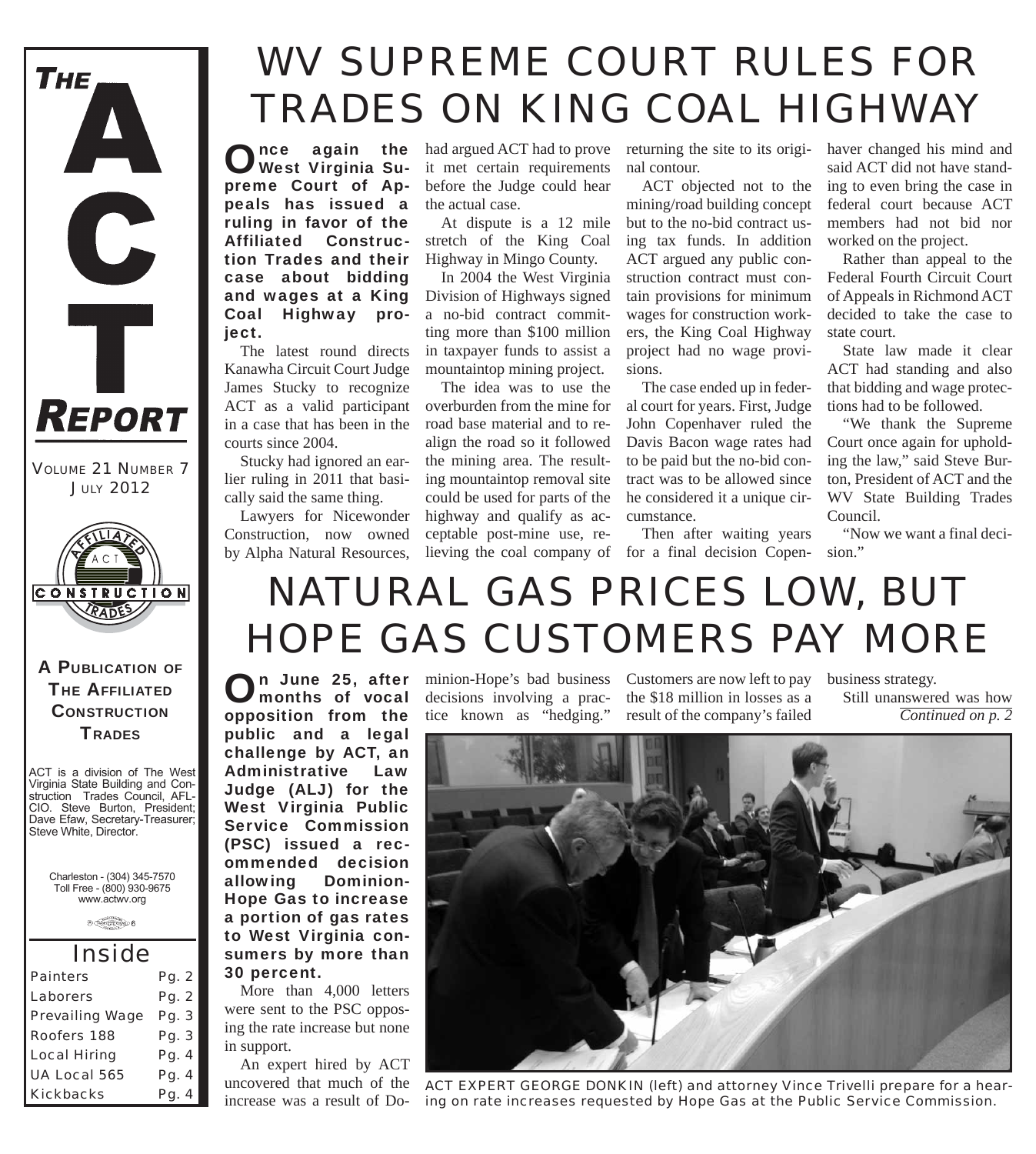### PAGE 2 **THE ACT REPORT** 2012

## *PAINTERS SIGN BRIDGE CONTRACTOR*

*HOPE GAS* 

*CONTINUED FROM P. 1*

sources.

prices.

vance.

much profit was made by the unregulated company used by Hope to buy their hedges. That company, Virginia Power Marketing Inc., is owned by Hope Gas parent corporation Dominion Re-

As a result, during a period of record low prices for natural gas, West Virginia customers are paying higher

Hedging entails locking in pricing for gas months in ad-

The company's hedging strategy began in 2006, when natural gas prices were high. Month after month Dominion-Hope "hedged" and thereby locked in the price at high rates in anticipation of natural gas prices continuing

### Vears of organizing efforts have paid off for the Painters Union.

Bridge painting contractor VHP Enterprises, based in Tarpon Springs, Florida, recently signed a union agreement.

The company had won numerous bridge painting jobs in West Virginia and other states that had local workers upset.

"Our contractors couldn't compete and we wanted to know why," said Brian Stanley, Director of Marketing for Painters District Council 53. "The bridge painting market is something we are really trying hard to reclaim not only here in WV but all over

the country."

One tactic used by the Painters was to communicate directly with the public near where projects were located.

They let the public know not only were the contractors importing workers from outside the region, they were also dealing with dangerous lead based paint.

Lead detection kits were given away and at one local restaurant it was learned the workers were bringing in lead contamination.

The activities were taken not just in West Virginia but in other states where the company was working.

"Overall this was a multipronged campaign over a two year period," said Stanley. "A lot of people were involved, it was a real team effort and it is paying off."



*DAVE SHAVER, (left) an organizer for Painters Council 53, distributes information about the dangers of lead paint to a Braxton County resident. Shaver is one of five new organizers hired by the Council.*

# *LABORERS OFFER APPRENTICESHIP OPPORTUNITIES*

The West Virgin- Job Service office and if they<br>
ia Construction pass may be interviewed. l ia Construction Craft Laborers' Joint Apprenticeship and Training Committee accept applications year round.

Those interested can apply at any WorkForce WV Employment Services Office on the third Friday of each month.

Applicants must be at least 18 years old, have a high school diploma or GED, a valid driver's license and must be physically able to perform the work of the trade.

Applicants will be given a test administered by the WV

pass may be interviewed.

A substance abuse test will be required at some point in the process.

Documents such as a copy of a birth certificate, a valid driver's license, transcripts of grades and proof of a high school degree or GED will be requested at a later date.

The apprenticeship program consists of a combination of on-the-job training and hands-on classroom training.

The WV Laborers' Training Center in Mineral Wells provides 408 hours of class-

*Continued on p. 3* However, the opposite occurred. For a 72 month peri-

to increase.

od Dominion-Hope lost with their hedging program for all but five of those months causing losses of \$18 million.

"Absent the hedging program, Dominion-Hope's customers would have been paying lower prices for gas for almost the entire duration of the hedging program," the ALJ stated in the ruling.

The \$18 million loss for Dominion-Hope customers may mean an \$18 million gain for Dominion Resources because they own the company Dominion-Hope used for the hedges.

"We're troubled that consumers must face large price increases when they should be enjoying the lowest gas prices in years," said Steve White, director of ACT.

"And we want to know if in fact Dominion Resource or its affiliate profited from the very losses customers are now obligated to pay."

White points out the ALJ

did throw out a portion of the hedging losses because Dominion-Hope had gone over an agreed upon limit to hedging.

Repeatedly the ALJ wrote that allowing and encouraging Dominion-Hope to use hedging does not mean the company has a blank check.

The ALJ also wrote that Dominion's own witness testified that Dominion-Hope failed to 'engage in independent decision making' regarding hedging which is contrary to PSC standards.

While ACT wanted the hedging program terminated or severely curtailed, the ALJ didn't rule on the future of Dominion-Hope's hedging strategy stating that ACT could bring their concerns to the PSC itself, and this wasn't subject to modification by the ALJ.

ACT will appeal the ruling to the three-member Public Service Commission.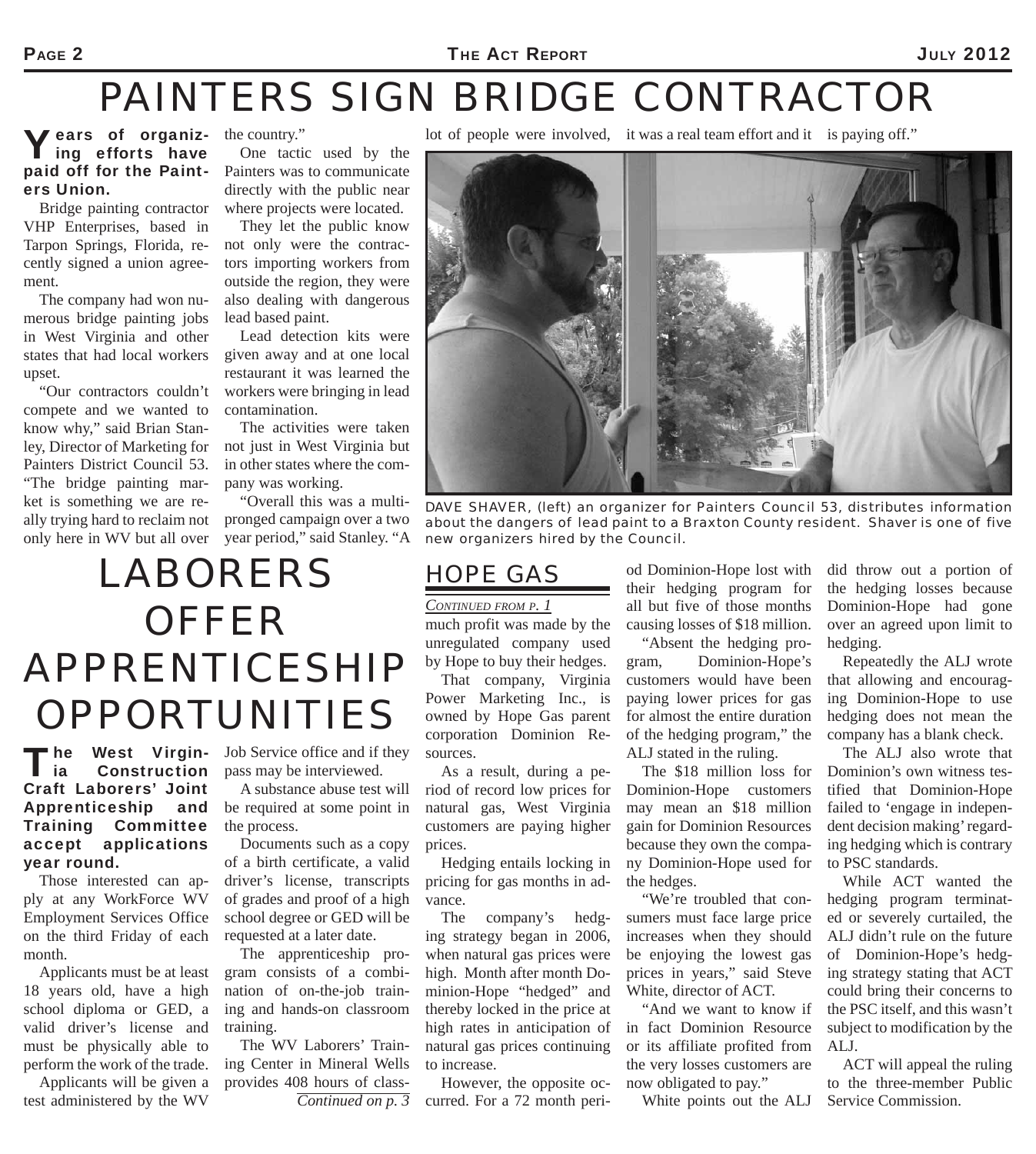### JULY 2012 **PAGE 3**

## *COURT DEFENDS \$222,020 BACKPAY AWARD PREVAILING WAGE LAW UPHELD*

The West Virginia<br>
Supreme Court of Appeals ordered an out-of-state contractor to pay \$222,020 in back wages to workers building the WV History Museum. he West Virginia 2007.

The ruling came on June 8 and upheld a May 3, 2011 Kanawha County Circuit Judge ruling and a prior order of the West Virginia Division of Labor.

After investigating the museum project at the Capitol Complex in Charleston the DOL issued an order on July 8, 2010 to Themeworks Inc. to pay its employees the prevailing wage rate for construction work performed.

Florida based Themeworks objected saying the work was not construction but art.

Themeworks was a subcontractor on a \$17.6 million project to completely rebuild the museum depicting West Virginia's history.

The project bid in late

DOL investigated the project after a contractor complained about the poor contract language and what they saw as a competitive disadvantage given to out-of-state firms bidding the project.

At issue was the work performed to build the sets or displays that museum goers viewed.

A hearing, held before an Administrative Law Judge saw Scott Brewer of the Carpenters union testify about many projects in the region where his members, and members of other craft unions, built similar sets and displays, such as at gaming facilities and Cabela's.

After a Kanawha Circuit Court Judge upheld the DOL, Themeworks appealed to the state Supreme Court.

The Supreme Court was asked to review the determination that the work was construction rather than art.

*LABORERS* 

#### *CONTINUED FROM P. 2*

room and hands-on training free of charge including meals and lodging.

Apprentices will also learn on the job in their home areas while earning a paycheck, for a total of 4000 hours, approximately two years.

Upon completion of the program apprentices will have earned Journeyman status and receive a certificate from the U.S. Department of Labor.

The areas of training provide a wide variety of skills to ensure highly productive

In what is called a 'Memoworkers will have successful careers. Topics include pipelaying, mason tending, instrument reading, environmental remediation and much

more.

The recruitment, selection, employment and training of apprentices shall be without discrimination because of race, color, religion, national origin or sex.

For more information visit their web site www.wvccl. org or to receive a free brochure send a self-addressed stamped envelope to: West Virginia Laborers' Training Center, P.O. Box 6, Mineral Wells, WV 26150.

randum Decision' the Court wrote "Themeworks explains that its employees use a degree of skill and creative ability that goes much further than simply following blueprints.

"They have to determine the best way to fabricate an item, such as determining how to make a piece of plastic look like a piece of rusty metal."

However the argument did

not sway a single Judge in the five person court.

In their unanimous decision the Court also wrote "Themeworks's employees constructed, improved, enlarged, painted, and decorated.

"Contrary to the interpretation urged by Themeworks, nothing in the statutory definitions limits the application of the Act solely to the rote execution of blueprints."

Another issue before the Court was the category of pay the workers were to receive.

The DOL had figured the back wages based on the Carpenter rate which was the highest rate of all the occupations worked.

Themeworks argued to pay at a lesser rate but when asked for payroll records showing when different types of work were performed the company could not produce any.

### *ROOFERS 188 HELPS NEIGHBOR*



*Pictured are members of Roofers Local 188 who volunteered their time and skills to help a neighbor in need.*

*Noticing a roof badly in need of repair just adjacent to their union hall the Wheeling based Local got the idea to combine a community service project with a training session for apprentices.*

*So in early June on a Saturday members of the local re-roofed a garage with help from area businesses including Kalkreuth Roofing.*

*"The garage roof beside our union hall was a good job to train on and give something back to the neighborhood," said Gary Zadai, Business Manager for the Local. "And our Apprentice Coordinator John Dolak gets credit for involving apprentices."*

*In addition to Zadai and Dolak, instructor Bill Porter and JATC Board member Gary Blum as well as foreman Eric Antonacci, Roy Apsotolec and trainees Kevin Truax, Jason Palmer, Brian Kosky, Bill Mitchell, Mark Voltz, Lloyd Rose and Daniel Toothman.*